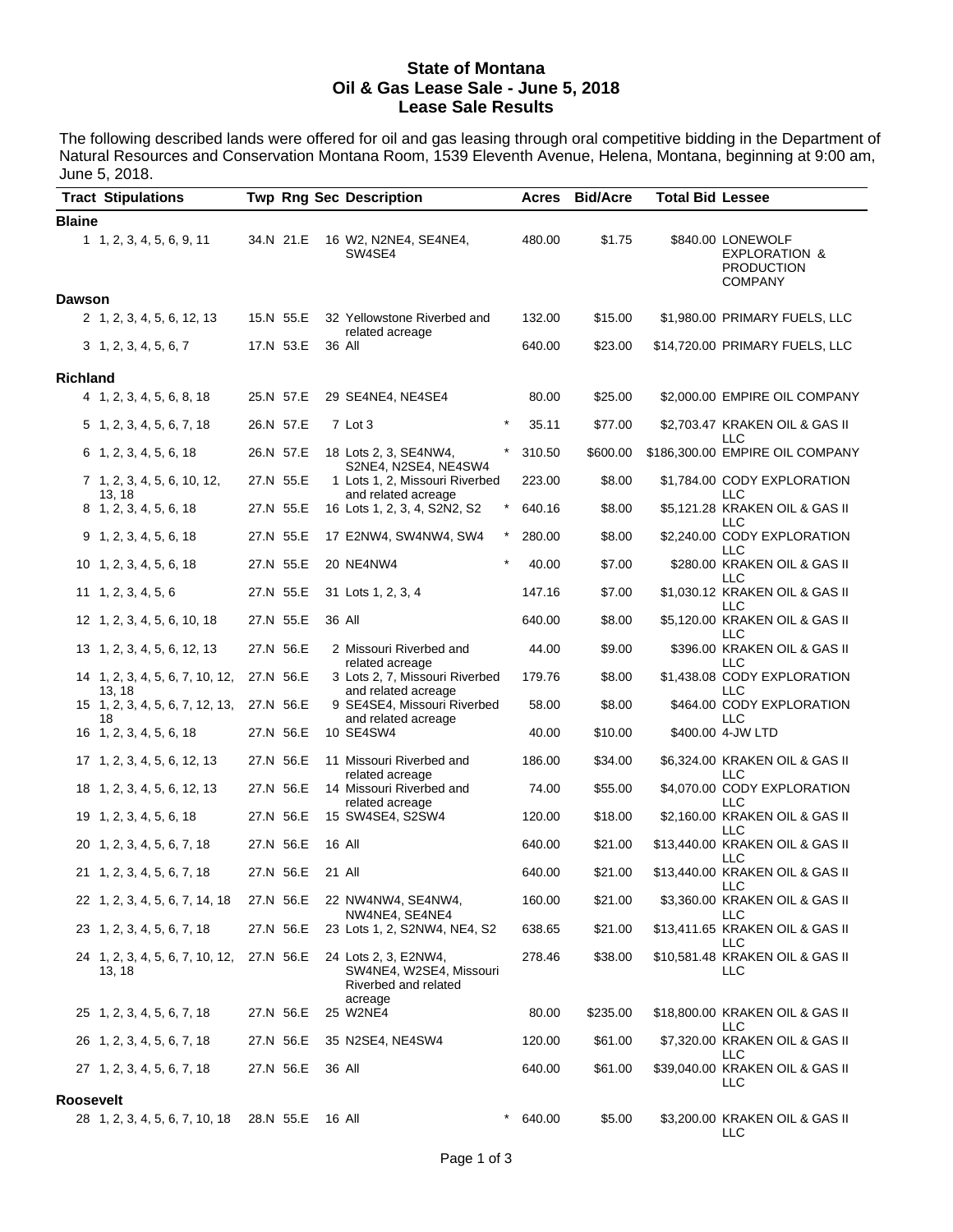|                  | <b>Tract Stipulations</b>                 |           |           |  | <b>Twp Rng Sec Description</b>                                                            | Acres  | <b>Bid/Acre</b> | <b>Total Bid Lessee</b> |                                              |
|------------------|-------------------------------------------|-----------|-----------|--|-------------------------------------------------------------------------------------------|--------|-----------------|-------------------------|----------------------------------------------|
| <b>Roosevelt</b> |                                           |           |           |  |                                                                                           |        |                 |                         |                                              |
|                  | 29 1, 2, 3, 4, 5, 6, 7, 10, 11,<br>14, 18 | 28.N 55.E |           |  | 36 NW4, W2NE4, S2                                                                         | 560.00 | \$12.00         |                         | \$6,720.00 KRAKEN OIL & GAS II<br><b>LLC</b> |
|                  | $30 \quad 1, 2, 3, 4, 5, 6, 15$           |           | 28.N 56.E |  | 26 Highway Tract in N2SE4                                                                 | 6.49   | \$16.00         |                         | \$103.84 KRAKEN OIL & GAS II<br>LLC          |
|                  | 31 1, 2, 3, 4, 5, 6, 18                   |           | 29.N 56.E |  | $\star$<br>11 W <sub>2</sub>                                                              | 320.00 | \$10.00         |                         | \$3,200.00 SUNSHINE PACIFIC<br>CORP.         |
|                  | 32 1, 2, 3, 4, 5, 6, 18                   |           | 29.N 56.E |  | *<br>16 All                                                                               | 640.00 | \$60.00         |                         | \$38,400.00 SUNSHINE PACIFIC<br>CORP.        |
|                  | 33 1, 2, 3, 4, 5, 6, 18                   |           | 29.N 56.E |  | 17 N2SW4                                                                                  | 80.00  | \$10.00         |                         | \$800.00 SUNSHINE PACIFIC<br>CORP.           |
|                  | 34 1, 2, 3, 4, 5, 6, 18                   |           | 29.N 56.E |  | 19 SE4NW4                                                                                 | 40.00  | \$10.00         |                         | \$400.00 SUNSHINE PACIFIC<br>CORP.           |
|                  | 35 1, 2, 3, 4, 5, 6, 18                   |           | 29.N 56.E |  | 27 NE4, N2SE4                                                                             | 240.00 | \$15.00         |                         | \$3,600.00 SUNSHINE PACIFIC<br>CORP.         |
| <b>Sheridan</b>  |                                           |           |           |  |                                                                                           |        |                 |                         |                                              |
|                  | 36 2, 3, 4, 5, 6, 16                      |           | 31.N 57.E |  | 16 All                                                                                    | 640.00 | \$3.00          |                         | \$1,920.00 CODY EXPLORATION<br>LLC           |
|                  | 37 1, 2, 3, 4, 5, 6, 8, 18                |           | 31.N 58.E |  | 36 All                                                                                    | 640.00 | \$22.00         |                         | \$14,080.00 CODY EXPLORATION<br>LLC          |
|                  | 38 2, 3, 4, 5, 6, 8, 16                   |           | 32.N 58.E |  | 16 All                                                                                    | 640.00 | \$16.00         |                         | \$10,240.00 NISKU ROYALTY, LP                |
|                  | 39 1, 2, 3, 4, 5, 6, 11, 18               |           | 32.N 59.E |  | 16 Lots 1, 2, 3, 4, W2                                                                    | 485.88 | \$26.00         |                         | \$12,632.88 RIDGE PETROLEUM<br>CORPORATION   |
|                  | 40 2, 3, 4, 5, 6, 8, 16                   |           | 33.N 58.E |  | 36 Lots 3, 4, 5, 6, 11, 12, 13,<br>14, W <sub>2</sub>                                     | 640.00 | \$3.00          |                         | \$1,920.00 CODY EXPLORATION<br>LLC           |
|                  | 41 1, 2, 3, 4, 5, 6, 11, 18               |           | 34.N 58.E |  | 16 NW4, NW4NE4, S2NE4, S2 *                                                               | 600.00 | \$3.00          |                         | \$1,800.00 RLD EXPLORATION LLC               |
|                  | 42 1, 2, 3, 4, 5, 6, 11, 18               |           | 35.N 58.E |  | 21 SE4                                                                                    | 160.00 | \$3.00          |                         | \$480.00 CODY EXPLORATION<br>LLC             |
|                  | 43 1, 2, 3, 4, 5, 6, 11, 18               |           | 35.N 58.E |  | 28 NE4                                                                                    | 160.00 | \$3.00          |                         | \$480.00 CODY EXPLORATION<br>LLC             |
|                  | 44 1, 2, 3, 4, 5, 6, 8, 18                |           | 36.N 55.E |  | 16 All                                                                                    | 640.00 | \$2.00          |                         | \$1,280.00 NISKU ROYALTY, LP                 |
|                  | 45 1, 2, 3, 4, 5, 6, 11, 18               |           | 36.N 56.E |  | 16 All                                                                                    | 640.00 | \$2.25          |                         | \$1,440.00 NISKU ROYALTY, LP                 |
|                  | 46 1, 2, 3, 4, 5, 6, 8, 18                |           | 37.N 55.E |  | 36 All                                                                                    | 640.00 | \$9.00          |                         | \$5,760.00 NISKU ROYALTY, LP                 |
| <b>Toole</b>     |                                           |           |           |  |                                                                                           |        |                 |                         |                                              |
|                  | 47 1, 2, 3, 4, 5, 6                       |           | 33.N 2.W  |  | 15 E2, below the base of the<br>Swift formation                                           | 320.00 | \$2.00          |                         | \$640.00 SOG RESOURCES                       |
|                  | 48 1, 2, 3, 4, 5, 6, 7                    |           | 34.N 2.W  |  | 21 SE4NW4, NW4NE4, N2S2,<br>SE4SE4, SW4SW4, below<br>the base of the Rierdon<br>formation | 320.00 | \$1.50          |                         | \$480.00 SOG RESOURCES                       |
|                  | 49 1, 2, 3, 4, 5, 6, 7                    |           | 34.N 2.W  |  | 28 NW4NW4, S2NW4, E2NE4,<br>N2SE4, NE4SW4, below<br>the base of the Rierdon<br>formation  | 320.00 | \$1.50          |                         | \$480.00 SOG RESOURCES                       |
|                  | 50 1, 2, 3, 4, 5, 6, 17                   |           | 36.N 3.W  |  | 17 NE4NW4, N2NE4, below<br>the base of the Bow Island<br>formation                        | 120.00 | \$18.00         |                         | \$2,160.00 FARLEIGH OIL<br><b>PROPERTIES</b> |

\* Part or all of tract is not state-owned surface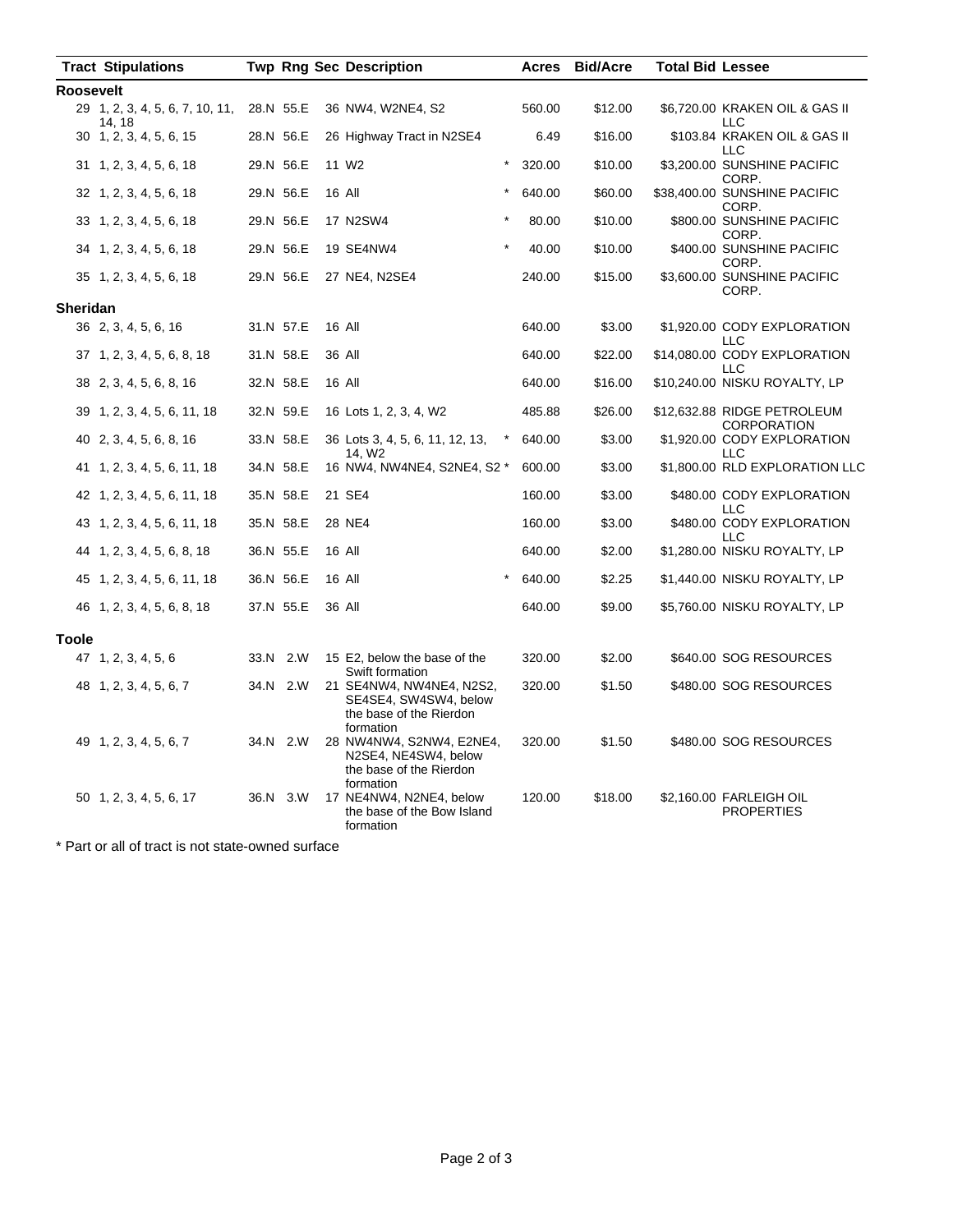# **Summary by Lessor**

|                                             | <b>Total Acres</b> | <b>Total Tracts</b> |
|---------------------------------------------|--------------------|---------------------|
| Dept of Transportation                      | 6.49               |                     |
| Dept. of Natural Resources and Conservation | 17.032.68          | 49                  |

# **Oil and Gas Lease Sale Summary**

| <b>Total Tracts</b>         | 50           |
|-----------------------------|--------------|
| <b>Total Acres</b>          | 17.039.17    |
| <b>Total Bid Revenue</b>    | \$470,980.80 |
| <b>Average Bid Per Acre</b> | \$27.64      |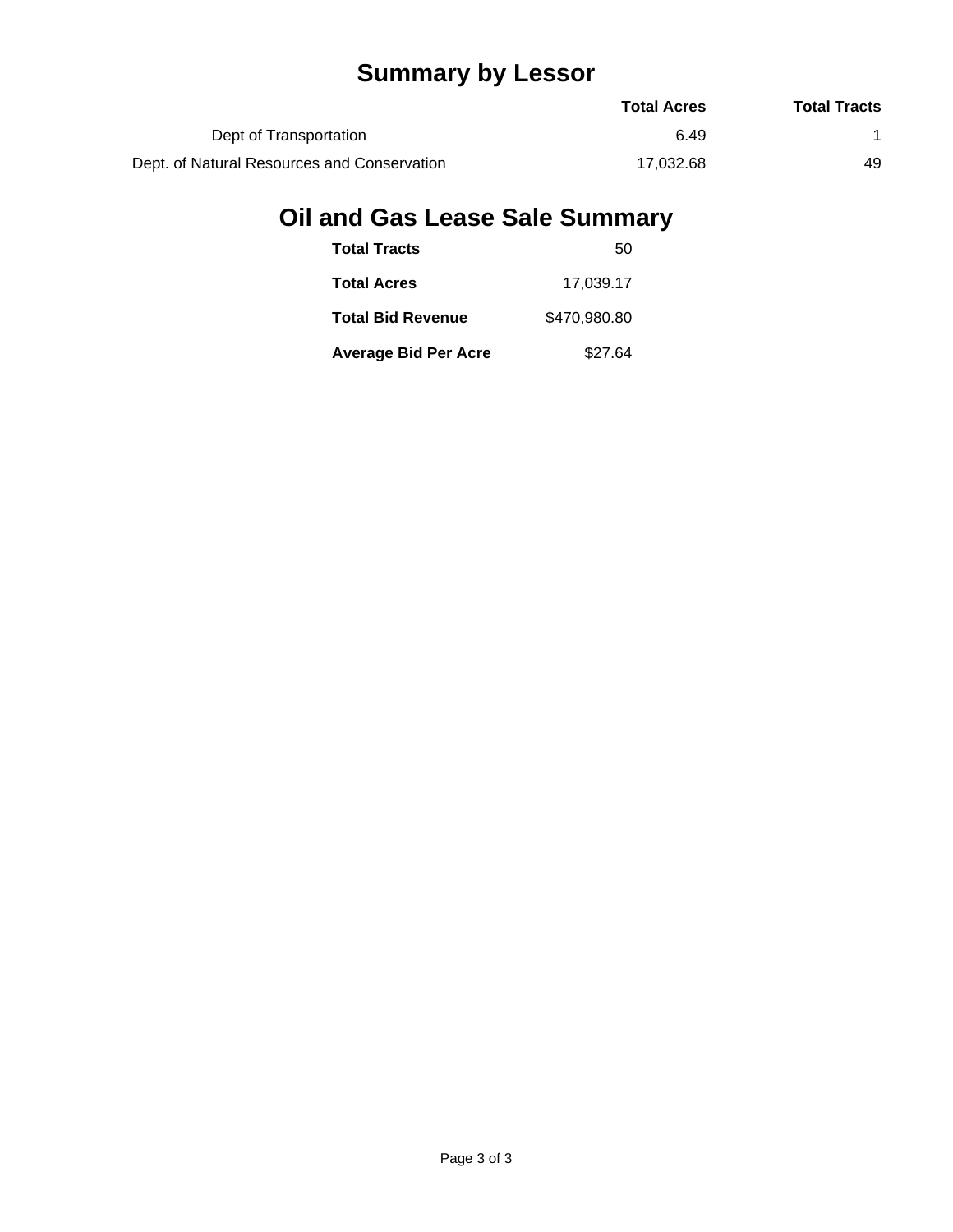#### **State of Montana Oil & Gas Lease Sale - June 5, 2018 Stipulations**

- 1 Lessee shall notify and obtain approval from the Department's Trust Land Management Division (TLMD) prior to constructing well pads, roads, power lines, and related facilities that may require surface disturbance on the tract. Lessee shall comply with any mitigation measures stipulated in TLMD's approval.
- 2 Prior to the drilling of any well on or into the lease premises, lessee shall send one copy of the well prognosis, including Form 22 "Application for Permit" to the Department's Trust Land Management Division (TLMD). After a well is drilled and completed, lessee shall send one copy of all logs run, Form 4A "Completion Report", and geologic report to TLMD. A copy of Form 2 "Sundry Notice and Report of Wells" or other appropriate Board of Oil and Gas Conservation form shall be sent to TLMD whenever any subsequent change in well status or operator is intended or has occurred. Lessee shall also notify and obtain approval from the TLMD prior to plugging a well on the lease premises.

Issuance of this lease in no way commits the Land Board to approval of coal bed methane production on this lease. Any coal bed methane extraction wells would require subsequent review and approval by the board.

- 3 The TLMD will complete an initial review for cultural resources and, where applicable, paleontological resources of the area intended for disturbance and may require a resources inventory. Based on the results of the inventory, the TLMD may restrict surface activity for the purpose of protecting significant resources located on the lease premises.
- 4 The lessee shall be responsible for controlling any noxious weeds introduced by lessee's activity on State-owned land and shall prevent or eradicate the spread of those noxious weeds onto land adjoining the lease premises. The lessee's methods of control shall be reviewed and approved by the Department's Unit Office that has jurisdiction for that locale.
- 5 The definitions of "oil" and "gas" provided in 82-1-111, MCA, do not apply to this lease for royalty calculation purposes.
- 6 If the State does not own the surface, the lessee must contact the owner of the surface in writing at least 30 days prior to any surface activity. A copy of the correspondence shall be sent to TLMD.
- 7 Due to unstable soil conditions on this tract and/or topography that is rough and/or steep, surface use may be restricted or denied. Seismic activity may be restricted to poltershots.
- 8 The lessee is responsible to pay for all damages, including penalties and charges assessed by the USDA-CFSA on CRP lands, as a result of drilling and production on the tract.
- 9 This lease is located within designated sage grouse general habitat. Proposed activities are subject to, and shall comply with, all provisions, stipulations and mitigation requirements of the Montana Sage Grouse Habitat Conservation Strategy, as implemented by Governor's Executive Orders 10-2014, 12-2015, and amendments thereto. Contact the TLMD prior to preparing a project proposal.
- 10 Unless otherwise approved by the Department in writing, wells and related surface infrastructure, including new road construction, are prohibited within 1/2 mile of the centerline of a navigable river, lake or reservoir, and within 1/4 mile of direct perennial tributary streams of navigable waterways, on or adjacent to the tract. No surface occupancy is allowed within the bed of a river, stream, lake or reservoir, islands and accretions or abandoned channels.
- 11 Due to the floodplain/wetlands area(s), surface use may be restricted or denied.
- 12 This tract contains navigable riverbeds. No surface occupancy is allowed within the bed of the navigable river, abandoned channels, or on islands and accretions. In addition, upon completion of a successful well, where river title is disputed, the lessee will file an interpleader action under Rule 22, M.R.Civ.P. in the Montana District Court, or other court having jurisdiction, in which the leased lands are located for all acreage within the lease in which the title is disputed. The lessee shall name all potential royalty claimants as defendants.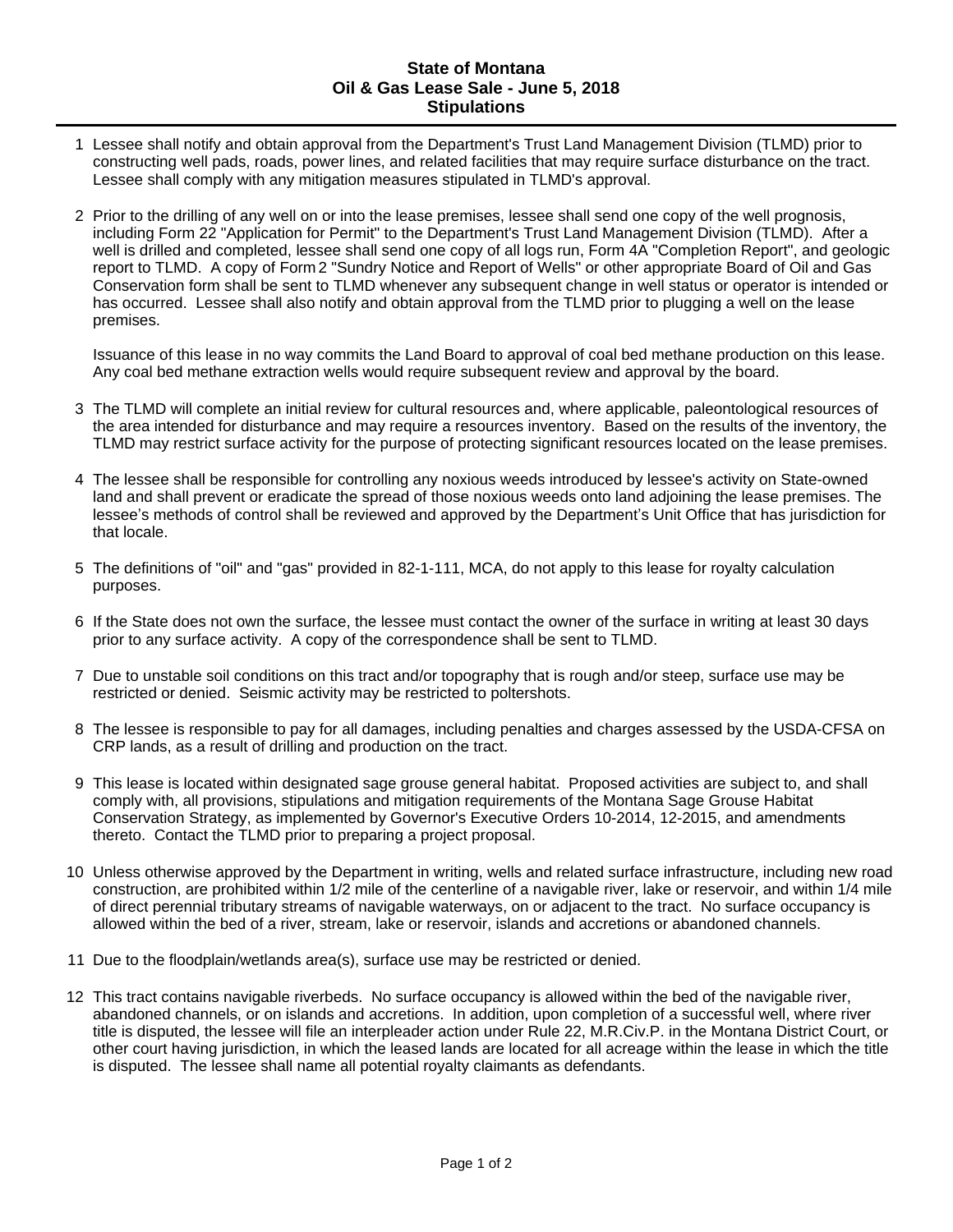- 13 If the lessee completes a successful oil and/or gas well, and if land title is disputed, the lessee shall fund professional land surveys as needed to determine the location and acreage encompassed by the spacing and/or pooling unit and the state lease acreage within that unit. Surveys shall be conducted by a licensed land surveyor acceptable to the Department, and shall be prepared pursuant to survey requirements provided by the Department.
- 14 Due to existing surface uses (such as center pivots, wheel lines, etc.) development on this tract may be restricted.
- 15 No surface occupancy shall be allowed on this tract unless otherwise approved in writing by the Director of Montana Department of Transportation.
- 16 This lease includes areas that may be environmentally sensitive. Therefore, if the lessee intends to conduct any activities on the lease premises, the lessee shall submit to TLMD one copy of an Operating Plan or Amendment to an existing Operating Plan, describing in detail the proposed activities. No activities shall occur on the tract until the Operating Plan or Amendments have been approved in writing by the Director of the Department. TLMD shall review the Operating Plan or Amendment and notify the lessee if the Plan or Amendment is approved or disapproved.

After an opportunity for an informal hearing with the lessee, surface activity may be denied or restricted on all or portions of any tract if the Director determines in writing that the proposed surface activity will be detrimental to trust resources and therefore not in the best interests of the trust.

- 17 This tract is located within the Kevin-Sunburst oil and gas field area and is adjacent to a portion of the Kevin Rim ACEC. The Department will solicit input from the Montana Department of Fish, Wildlife and Parks for any new well proposals.
- 18 If whooping cranes are observed on-site, construction and/or maintenance activities shall be suspended until birds leave the area.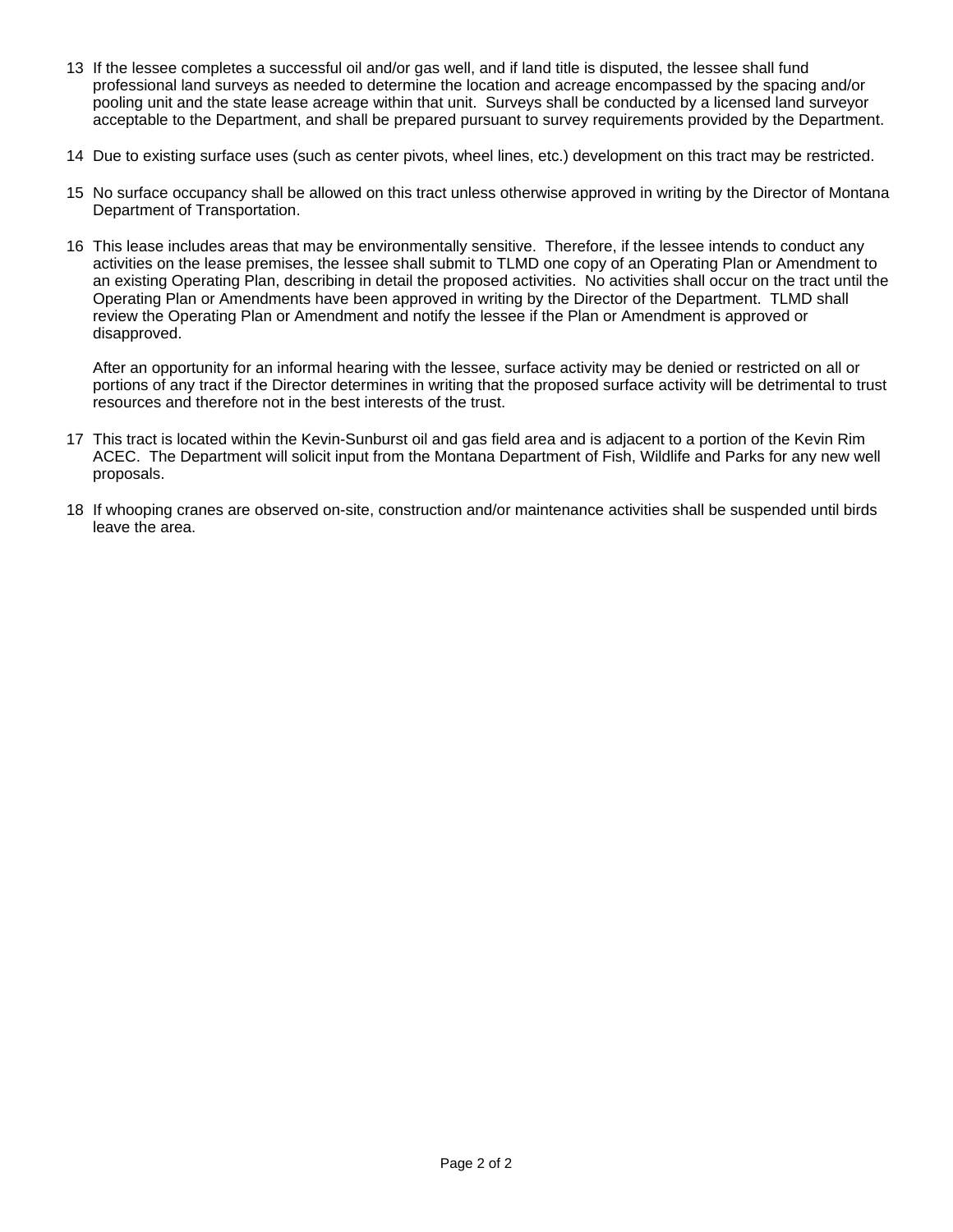#### **State of Montana Oil & Gas Lease Sale - June 5, 2018 Applicant List**

|               |                              |                  | <b>Tract Twp Rng Sec Description</b>                                                                                                                  | <b>Acres Applicant</b>                                     |
|---------------|------------------------------|------------------|-------------------------------------------------------------------------------------------------------------------------------------------------------|------------------------------------------------------------|
| <b>Blaine</b> |                              |                  |                                                                                                                                                       |                                                            |
|               |                              |                  | 1 34.N 21.E 16 W2, N2NE4, SE4NE4, SW4SE4                                                                                                              | 480.00 LONEWOLF EXPLORATION & PRODUCTION<br><b>COMPANY</b> |
| <b>Dawson</b> |                              |                  |                                                                                                                                                       |                                                            |
|               |                              |                  | 2 15.N 55.E 32 Yellowstone Riverbed and related acreage                                                                                               | 132.00 ENERGY LAND SERVICES, LLC                           |
|               | 3 17.N 53.E 36 All           |                  |                                                                                                                                                       | 640.00 ENERGY LAND SERVICES, LLC                           |
| Richland      |                              |                  |                                                                                                                                                       |                                                            |
|               |                              |                  | 4 25.N 57.E 29 SE4NE4, NE4SE4                                                                                                                         | 80.00 CODY EXPLORATION LLC                                 |
|               | 5 26.N 57.E                  |                  | 7 Lot 3                                                                                                                                               | 35.11 CODY EXPLORATION LLC                                 |
|               |                              |                  | 6 26.N 57.E 18 Lots 2, 3, SE4NW4, S2NE4, N2SE4, NE4SW4 310.50 CODY EXPLORATION LLC                                                                    |                                                            |
|               | 7 27.N 55.E                  |                  | 1 Lots 1, 2, Missouri Riverbed and related<br>acreage                                                                                                 | 223.00 CODY EXPLORATION LLC                                |
|               | 8 27.N 55.E                  |                  | 16 Lots 1, 2, 3, 4, S2N2, S2                                                                                                                          | 640.16 CODY EXPLORATION LLC                                |
|               | 9 27.N 55.E                  |                  | 17 E2NW4, SW4NW4, SW4                                                                                                                                 | 280.00 CODY EXPLORATION LLC                                |
|               |                              |                  | 10 27.N 55.E 20 NE4NW4                                                                                                                                | 40.00 CODY EXPLORATION LLC                                 |
|               | 11 27.N 55.E                 |                  | 31 Lots 1, 2, 3, 4                                                                                                                                    | 147.16 CODY EXPLORATION LLC                                |
|               | 12 27.N 55.E                 | 36 All           |                                                                                                                                                       | 640.00 CODY EXPLORATION LLC                                |
|               | 13 27.N 56.E                 |                  | 2 Missouri Riverbed and related acreage                                                                                                               | 44.00 CODY EXPLORATION LLC                                 |
|               | 14 27.N 56.E                 |                  | 3 Lots 2, 7, Missouri Riverbed and related<br>acreage                                                                                                 | 179.76 CODY EXPLORATION LLC                                |
|               | 15 27.N 56.E                 |                  | 9 SE4SE4, Missouri Riverbed and related<br>acreage                                                                                                    | 58.00 CODY EXPLORATION LLC                                 |
|               | 16 27.N 56.E                 |                  | 10 SE4SW4                                                                                                                                             | 40.00 CODY EXPLORATION LLC                                 |
|               | 17 27.N 56.E                 |                  | 11 Missouri Riverbed and related acreage                                                                                                              | 186.00 CODY EXPLORATION LLC                                |
|               | 18 27.N 56.E                 |                  | 14 Missouri Riverbed and related acreage                                                                                                              | 74.00 CODY EXPLORATION LLC                                 |
|               | 19 27.N 56.E                 |                  | 15 SW4SE4, S2SW4                                                                                                                                      | 120.00 CODY EXPLORATION LLC                                |
|               | 20 27.N 56.E                 | 16 All           |                                                                                                                                                       | 640.00 CODY EXPLORATION LLC                                |
|               | 21 27.N 56.E                 | 21 All           |                                                                                                                                                       | 640.00 CODY EXPLORATION LLC                                |
|               |                              |                  | 22 27.N 56.E 22 NW4NW4, SE4NW4, NW4NE4, SE4NE4                                                                                                        | 160.00 CODY EXPLORATION LLC                                |
|               | 24 27.N 56.E                 |                  | 23 27.N 56.E 23 Lots 1, 2, S2NW4, NE4, S2<br>24 Lots 2, 3, E2NW4, SW4NE4, W2SE4, Missouri 278.46 CODY EXPLORATION LLC<br>Riverbed and related acreage | 638.65 CODY EXPLORATION LLC                                |
|               |                              |                  | 25 27.N 56.E 25 W2NE4                                                                                                                                 | 80.00 CODY EXPLORATION LLC                                 |
|               |                              |                  | 26 27.N 56.E 35 N2SE4, NE4SW4                                                                                                                         | 120.00 CODY EXPLORATION LLC                                |
|               | 27 27.N 56.E                 | 36 All           |                                                                                                                                                       | 640.00 CODY EXPLORATION LLC                                |
| Roosevelt     |                              |                  |                                                                                                                                                       |                                                            |
|               | 28 28.N 55.E                 | 16 All           |                                                                                                                                                       | 640.00 CODY EXPLORATION LLC                                |
|               |                              |                  | 29 28.N 55.E 36 NW4, W2NE4, S2                                                                                                                        | 560.00 CODY EXPLORATION LLC                                |
|               | 30 28.N 56.E                 |                  | 26 Highway Tract in N2SE4                                                                                                                             | 6.49 CODY EXPLORATION LLC                                  |
|               | 31 29.N 56.E                 |                  | 11 W <sub>2</sub>                                                                                                                                     | 320.00 CODY EXPLORATION LLC                                |
|               | 32 29.N 56.E                 | 16 All           |                                                                                                                                                       | 640.00 CODY EXPLORATION LLC                                |
|               | 33 29.N 56.E                 |                  | 17 N2SW4                                                                                                                                              | 80.00 CODY EXPLORATION LLC                                 |
|               | 34 29.N 56.E                 |                  | 19 SE4NW4                                                                                                                                             | 40.00 CODY EXPLORATION LLC                                 |
| Sheridan      | 35 29.N 56.E                 |                  | 27 NE4, N2SE4                                                                                                                                         | 240.00 CODY EXPLORATION LLC                                |
|               |                              |                  |                                                                                                                                                       |                                                            |
|               | 36 31.N 57.E<br>37 31.N 58.E | 16 All<br>36 All |                                                                                                                                                       | 640.00 CODY EXPLORATION LLC<br>640.00 CODY EXPLORATION LLC |
|               | 38 32.N 58.E                 | 16 All           |                                                                                                                                                       | 640.00 CODY EXPLORATION LLC                                |
|               | 39 32.N 59.E                 |                  | 16 Lots 1, 2, 3, 4, W2                                                                                                                                | 485.88 CODY EXPLORATION LLC                                |
|               | 40 33.N 58.E                 |                  | 36 Lots 3, 4, 5, 6, 11, 12, 13, 14, W2                                                                                                                | 640.00 CODY EXPLORATION LLC                                |
|               | 41 34.N 58.E                 |                  | 16 NW4, NW4NE4, S2NE4, S2                                                                                                                             | 600.00 CODY EXPLORATION LLC                                |
|               | 42 35.N 58.E                 |                  | 21 SE4                                                                                                                                                | 160.00 CODY EXPLORATION LLC                                |
|               | 43 35.N 58.E                 |                  | 28 NE4                                                                                                                                                | 160.00 CODY EXPLORATION LLC                                |
|               | 44 36.N 55.E                 | 16 All           |                                                                                                                                                       | 640.00 EMPIRE OIL COMPANY                                  |
|               | 45 36.N 56.E                 | 16 All           |                                                                                                                                                       | 640.00 EMPIRE OIL COMPANY                                  |
|               | 46 37.N 55.E                 | 36 All           |                                                                                                                                                       | 640.00 EMPIRE OIL COMPANY                                  |
| Toole         |                              |                  |                                                                                                                                                       |                                                            |
|               |                              |                  | 47 33.N 2.W 15 E2, below the base of the Swift formation                                                                                              | 320.00 SOG RESOURCES                                       |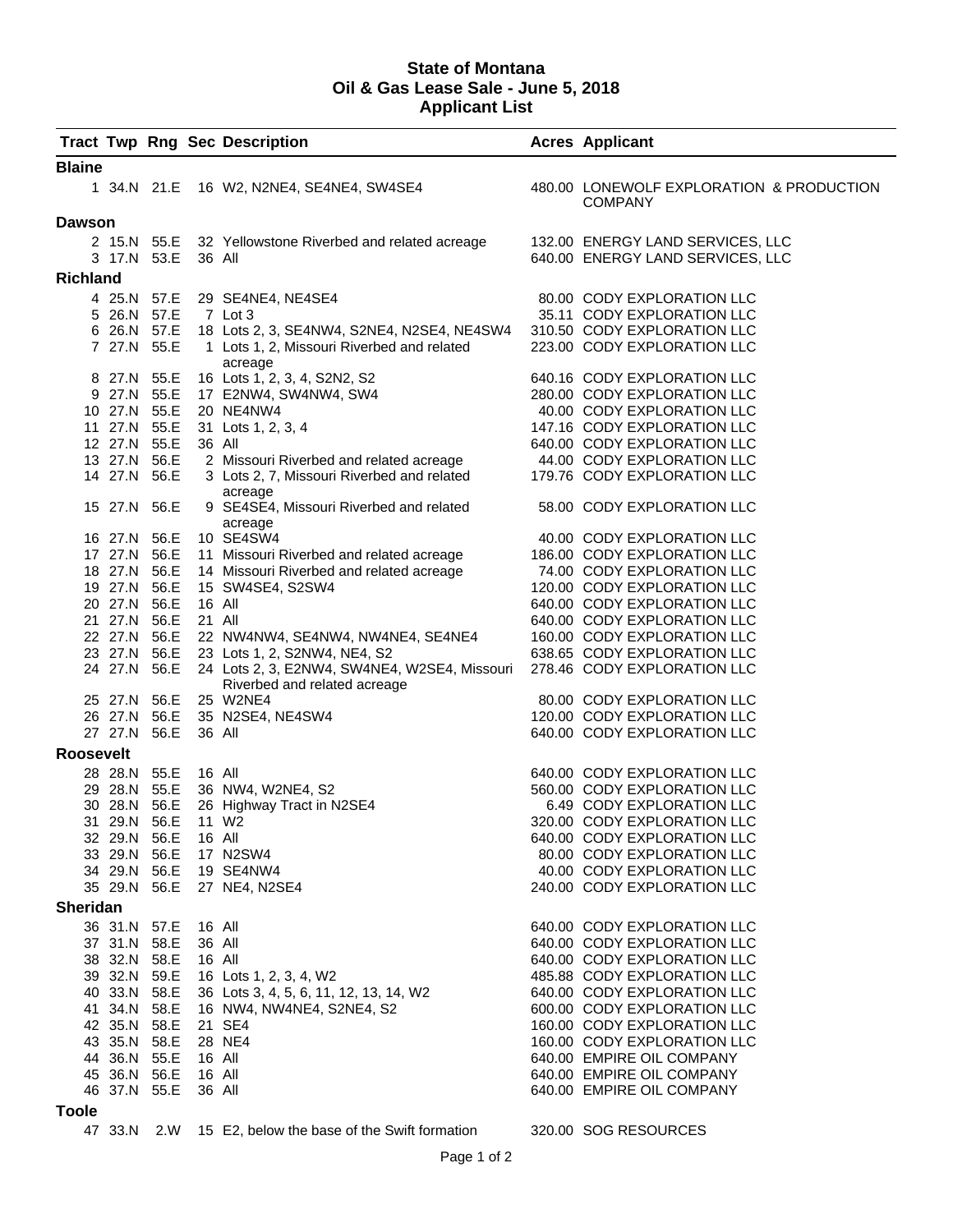|  |  | <b>Tract Twp Rng Sec Description</b>                                                                                | <b>Acres Applicant</b>         |
|--|--|---------------------------------------------------------------------------------------------------------------------|--------------------------------|
|  |  | 48 34.N 2.W 21 SE4NW4, NW4NE4, N2S2, SE4SE4,<br>SW4SW4, below the base of the Rierdon<br>formation                  | 320.00 SOG RESOURCES           |
|  |  | 49 34.N 2.W 28 NW4NW4, S2NW4, E2NE4, N2SE4, NE4SW4, 320.00 SOG RESOURCES<br>below the base of the Rierdon formation |                                |
|  |  | 50 36.N 3.W 17 NE4NW4, N2NE4, below the base of the Bow<br>Island formation                                         | 120.00 FARLEIGH OIL PROPERTIES |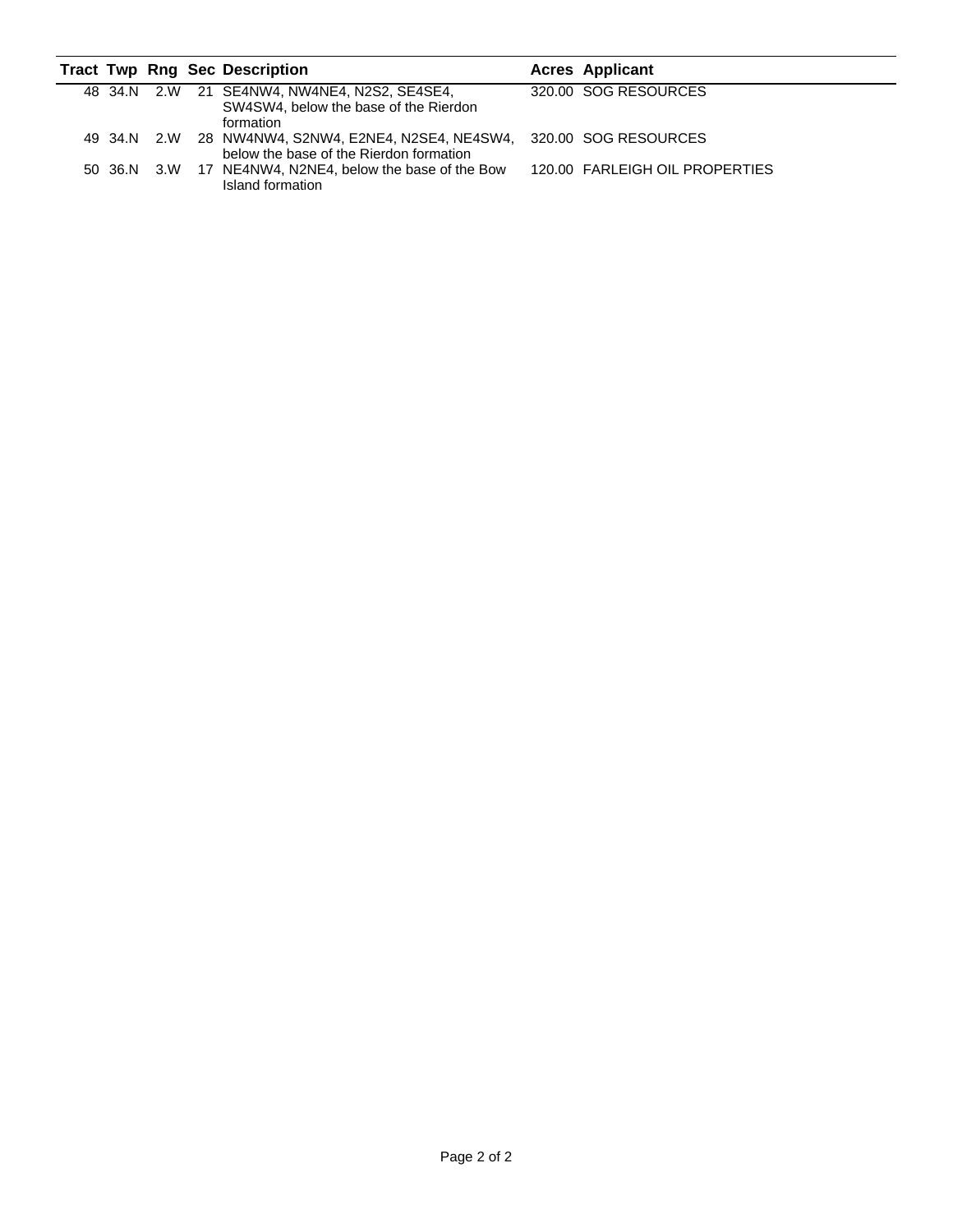#### **DEPARTMENT OF NATURAL RESOURCES AND CONSERVATION**

#### **P.O. Box 201601**

**Helena, Montana 59620-1601**

### **The following is a list of oil and gas leases, which expired or terminated in March 2018.**

| <b>COUNTY</b>  | <b>TWP</b> | <b>RNG</b> | <b>SEC</b>     | <b>DESCRIPTION</b>                          | <b>ACRES</b> |
|----------------|------------|------------|----------------|---------------------------------------------|--------------|
| <b>Daniels</b> |            |            |                |                                             |              |
|                | 34 N       | 46 E       | 6              | Lots 1 thru 7, SE4NW4, S2NE4, SE4, E2SW4    | 629.97       |
|                | 34 N       | 46 E       | 7              | Lots 1, 2, E2NW4, NE4                       | 314.71       |
|                | 34 N       | 47 E       | 6              | Lots 1 thru 7, SE4NW4, S2NE4, E2SE4         | 487.96       |
|                | 34 N       | 47 E       | 11             | NW4, SE4, N2SW4                             | 400.00       |
|                | 34 N       | 47 E       | 13             | N2NW4, SW4NW4, E2                           | 440.00       |
|                | 34 N       | 47 E       | 14             | S2NW4, SW4NE4, NW4SE4, N2SW4                | 240.00       |
|                | 35 N       | 47 E       | $\mathbf{1}$   | Lot 4, S2NW4, SW4NE4, S2                    | 480.93       |
|                | 35 N       | 47 E       | $\overline{2}$ | Lots 1, 2, S2NE4, SE4                       | 322.12       |
|                | 35 N       | 47 E       | 11             | NW4                                         | 160.00       |
|                | 35 N       | 47 E       | 12             | N2, SE4, N2SW4                              | 560.00       |
|                | 35 N       | 47 E       | 32             | SW4                                         | 160.00       |
|                | 35 N       | 47 E       | 33             | W <sub>2</sub>                              | 320.00       |
|                | 36 N       | 46 E       | 31             | Lots 1, 2, 3, 4, E2W2, NE4, N2SE4           | 541.28       |
|                | 36 N       | 46 E       | 32             | S <sub>2</sub>                              | 320.00       |
|                | 36 N       | 47 E       | $\mathbf{1}$   | Lots 1, 2, 3, SE4NW4, S2NE4, N2SE4, SE4SE4  | 348.27       |
|                | 36 N       | 47 E       | $\overline{2}$ | Lot 4, S2NW4, NW4SE4, S2SE4, SW4            | 398.23       |
|                | 36 N       | 47 E       | 3              | Lots 1, 3, 4, SW4NW4, SE4NE4, E2SE4, NW4SW4 | 315.86       |
|                | 36 N       | 47 E       | 6              | Lots 3, 4, 5, 6, 7, SE4NW4, SE4, E2SW4      | 482.17       |
|                | 36 N       | 47 E       | 7              | Lots 1, 2, 3, 4, E2NW4, NE4, E2SE4          | 480.84       |
|                | 36 N       | 47 E       | 10             | N2, N2S2                                    | 480.00       |
|                | 36 N       | 47 E       | 11             | W2, W2NE4, NW4SE4                           | 440.00       |
|                | 36 N       | 47 E       | 12             | E2NE4, SE4                                  | 240.00       |
|                | 36 N       | 47 E       | 13             | SW4NW4, E2NE4, N2S2, SE4SE4                 | 320.00       |
|                | 36 N       | 47 E       | 23             | NW4NW4, S2NW4, N2SW4                        | 200.00       |
|                | 36 N       | 47 E       | 24             | SW4NW4, SW4                                 | 200.00       |
|                | 36 N       | 47 E       | 25             | N2NW4, S2SW4                                | 160.00       |
|                | 36 N       | 47 E       | 36             | N2, N2S2                                    | 480.00       |
|                | 36 N       | 51 E       | 16             | S <sub>2</sub>                              | 320.00       |
|                | 37 N       | 48 E       | 36             | N2NE4, SW4                                  | 240.00       |
| <b>Dawson</b>  |            |            |                |                                             |              |
|                | 15 N       | 56 E       | 36             | All                                         | 640.00       |
|                | 15 N       | 57 E       | 36             | All                                         | 640.00       |
|                | 19 N       | 53 E       | 36             | $\mathsf{All}$                              | 640.00       |
| <b>Fallon</b>  |            |            |                |                                             |              |
|                | 10 N       | 60 E       | 20             | NE4                                         | 160.00       |
| Gallatin       |            |            |                |                                             |              |
|                | 3 N        | 7 E        | 36             | All                                         | 640.00       |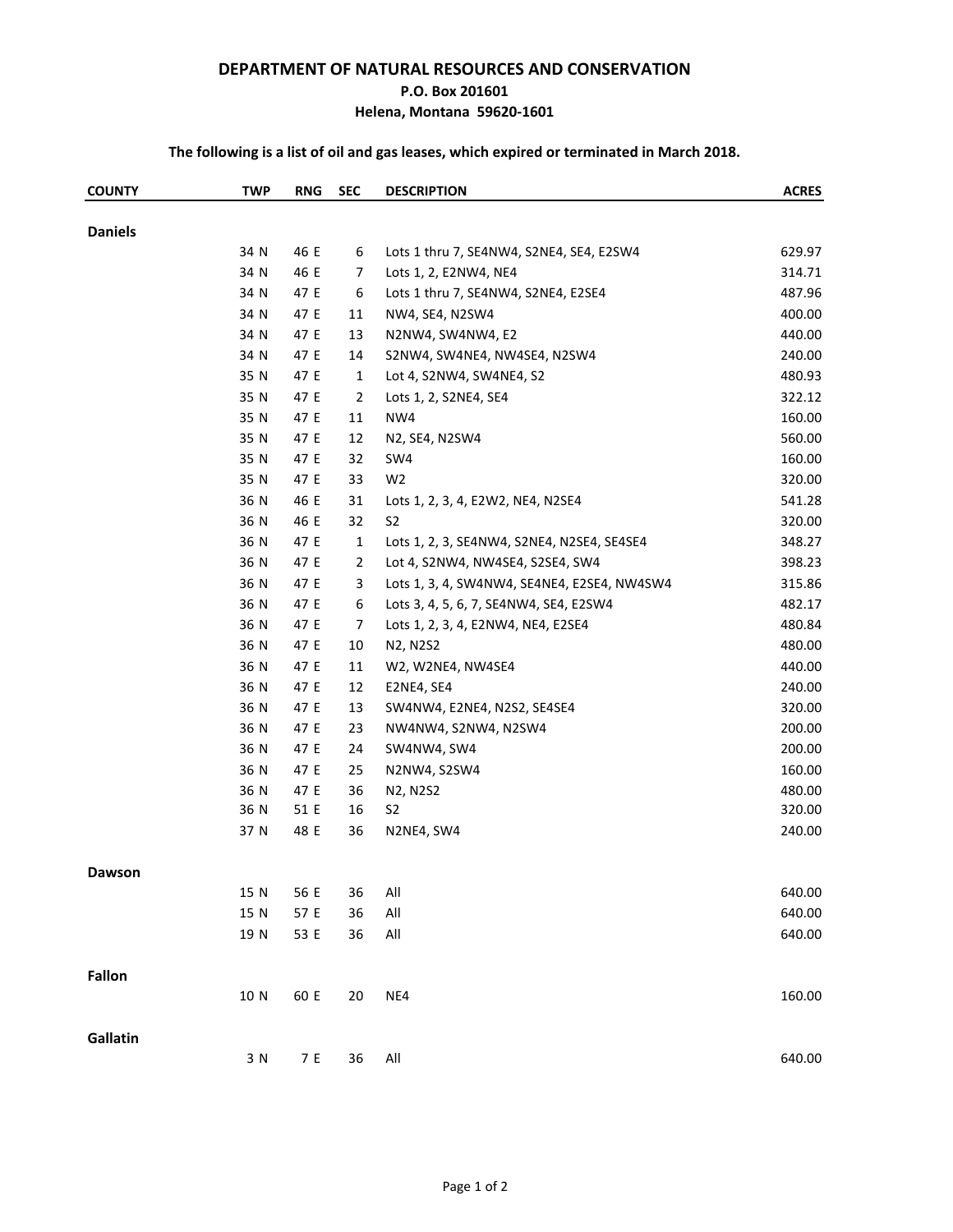| <b>COUNTY</b>      | <b>TWP</b> | <b>RNG</b> | <b>SEC</b> | <b>DESCRIPTION</b>               | <b>ACRES</b> |
|--------------------|------------|------------|------------|----------------------------------|--------------|
| Glacier            | 36 N       | 5 W        | 34         | NW4, N2SW4                       | 240.00       |
| Park               | 3 N        | 8 E        | 22         | W2NW4, NW4SW4, W3E2NW4, W3NE4SW4 | 160.00       |
| Sheridan           | 35 N       | 56 E       | 36         | All                              | 640.00       |
| <b>Sweet Grass</b> | 2S         | 16 E       | 16         | N2, SE4, SE4SW4                  | 520.00       |
| <b>Toole</b>       |            |            |            |                                  |              |
|                    | 35 N       | 4 W        | 11         | SE4                              | 160.00       |
|                    | 35 N       | 4 W        | 12         | <b>NE4, S2</b>                   | 480.00       |
|                    | 35 N       | 4 W        | 13         | W <sub>2</sub>                   | 320.00       |
|                    | 36 N       | 4 W        | 36         | All                              | 640.00       |
| Wheatland          |            |            |            |                                  |              |
|                    | 6 N        | 15 E       | 36         | All                              | 640.00       |